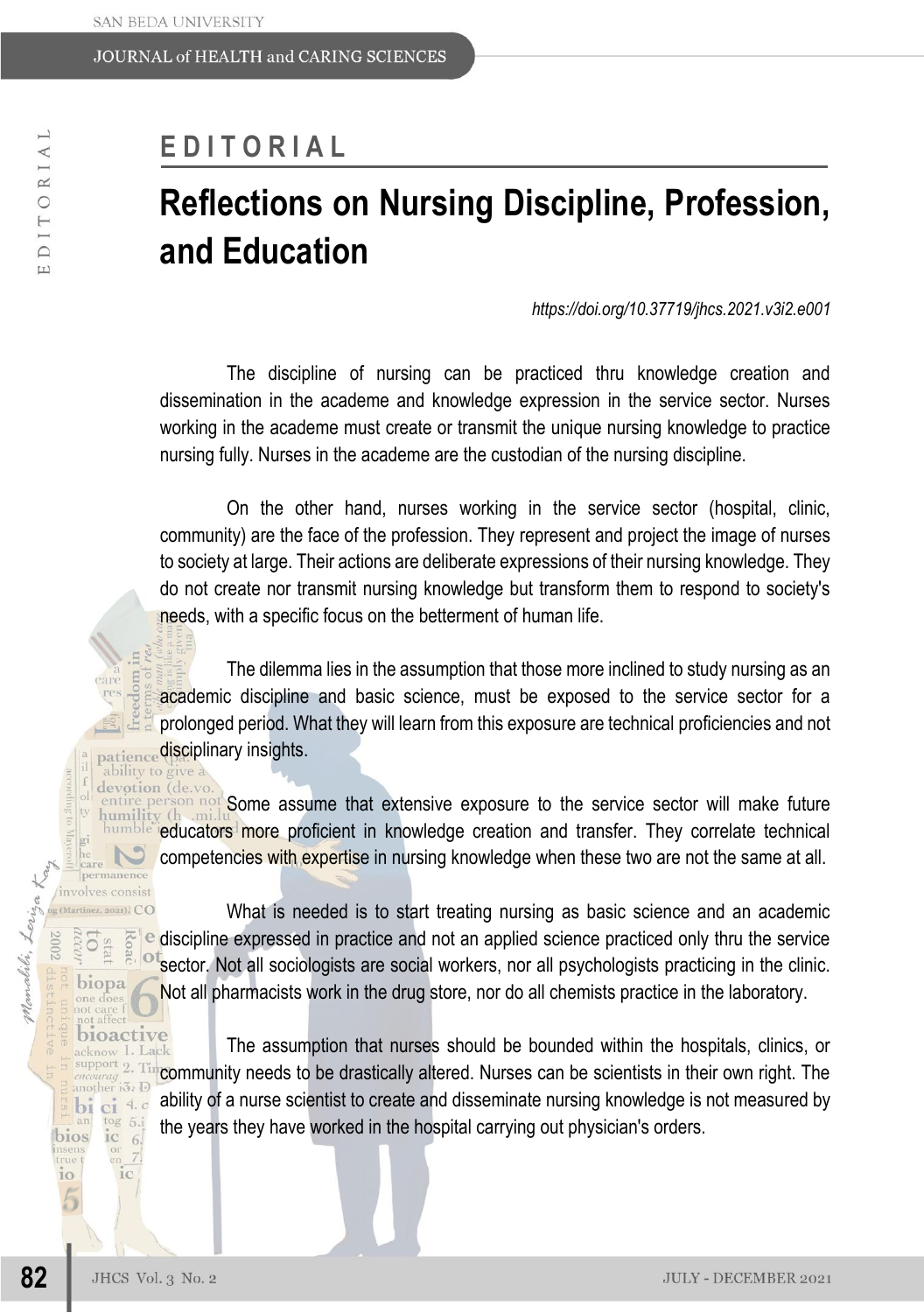Although it is the clinical practice that is assumed to be the essence of nursing discipline, the service sector does not substantiate the identity of a nurse nor expound the unique nursing knowledge. There is a seeming confusion between nursing as a discipline and nursing as a profession. As a discipline, the central essence of nursing lies within its unique nursing knowledge, societal relevance, and shared values orientation (Donaldson & Crowley, 1978). As a profession, nursing applies this nursing knowledge for the betterment of society, more specifically to elevate the lives of its members thru clinical practice. The unique knowledge and perspective of the discipline are expressed thru its profession. This distinct knowledge makes nursing a discipline and its practitioners, professionals.

And so, graduate programs in nursing must be explicit in their mandate as to what outcomes they want to produce in their graduates. Are they training practitioners of the profession or educating scientists of the discipline?

When educating nurses, there needs to have a deliberate emphasis that ancillary knowledge, the knowledge that is either borrowed or shared from other disciplines, is not nursing knowledge. Although this ancillary knowledge is essential in the expression of the profession, what is being expressed and why it is being actualized must take center stage.

Take therapeutic communication as an example. It is often falsely assumed that therapeutic communication techniques are exclusively or uniquely nursing when they are skills emanating from a borrowed knowledge that is not nursing. Even if borrowed knowledge forms part of the common knowledge or becomes part of ancillary knowledge shared with other professional disciplines, it is still not part of nursing knowledge.

On the other hand, when therapeutic communication is emphasized as one of the varied ways by which the process of knowing persons as caring persons can be achieved, what we are doing is transmitting nursing knowledge. The perspective that a person is a caring person (Boykin & Schoenhofer, 1993), a sentient, unitary, and unpredictable being is uniquely nursing. If nurse educators' prime focus is developing competence on a skill without emphasizing what nursing knowledge is being expressed, they are merely teaching a skill set, not transmitting nursing knowledge.

The relationship between nursing knowledge and ancillary knowledge within the discipline and profession of nursing is complicated and complex. The continued call for research that is disciplinary rather than ancillary to entangle these intricacies becomes more necessary and crucial in our contemporary times.